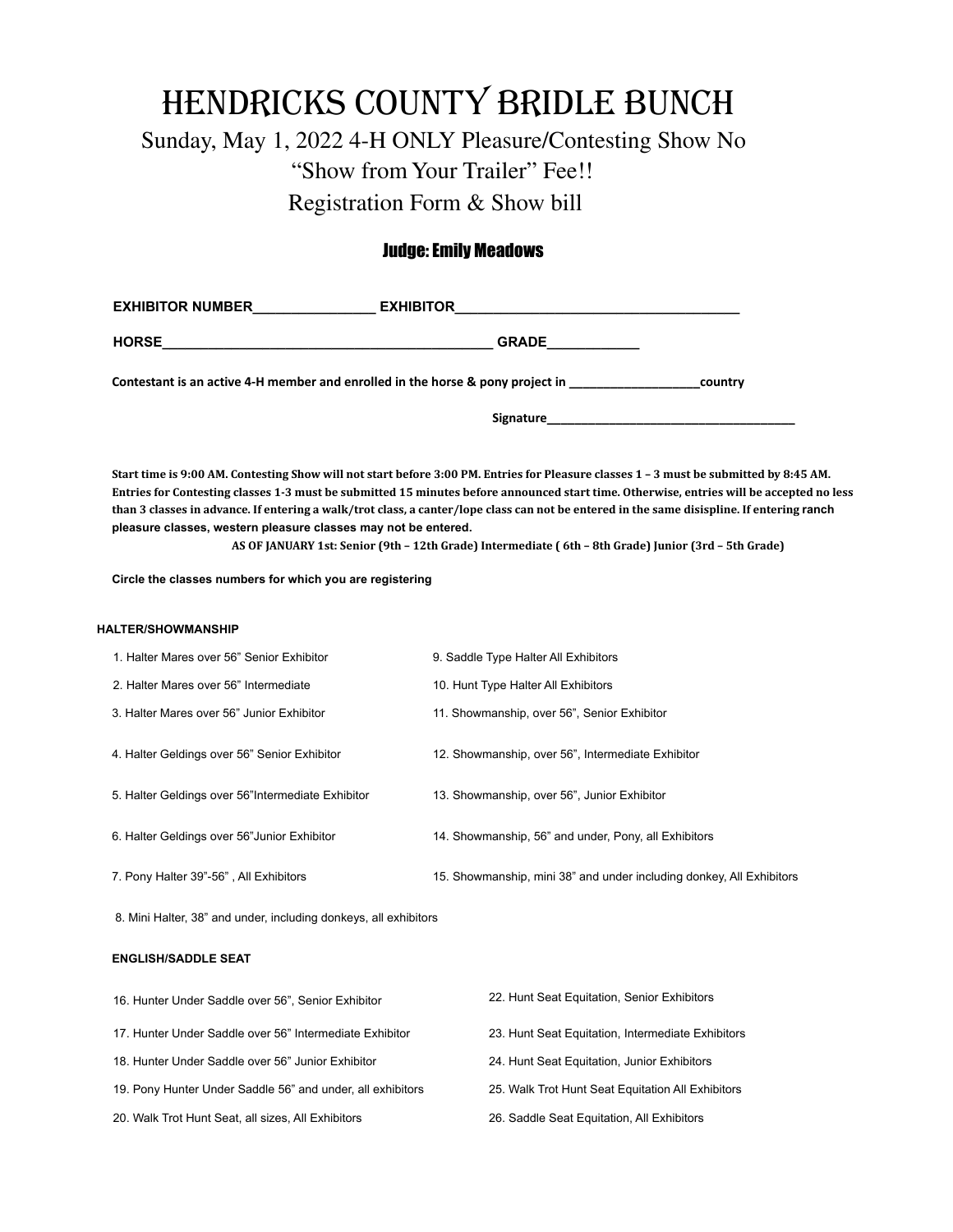| 21. Saddle Seat Pleasure, All Exhibitors |  |  |  |  |  |  |
|------------------------------------------|--|--|--|--|--|--|
|------------------------------------------|--|--|--|--|--|--|

### **WESTERN CLASSES**

| 27. Western Pleasure over 56" Senior                      | 36. Reining, intermediate exhibitor               |
|-----------------------------------------------------------|---------------------------------------------------|
| 28. Western Pleasure over 56" Intermediate                | 37. Reining, junior exhibitor                     |
| 29. Western Pleasure over 56" Junior Exhibitor            | 38. Western Horsemanship, Senior Exhibitors       |
| 30. Pony Western Pleasure, 56" and under, All Exhibitors  | 39. Western Horsemanship, Intermediate Exhibitors |
| 31. Walk Trot Western Pleasure, all sizes, all exhibitors | 40. Western Horsemanship, Junior Exhibitors       |
| 32. Ranch Pleasure, all sizes, senior exhibitor           | 41. Walk Trot Western Horsemanship All Exhibitors |
| 33. Ranch Pleasure, all sizes, intermediate               | 42. Trail, Senior Exhibitors                      |
| 34. Ranch Pleasure, all sizes, junior                     | 43. Trail, Junior/intermediate Exhibitors         |
| 35. Reining, senior exhibitor                             | 44. Mini Trail, in-hand obstacle, All Exhibitors  |
| <b>CONTESTING</b>                                         |                                                   |
| 45. Junior Pole Bending, 56" and under                    | 57. Junior Flags, 56" and under                   |
| 46. Intermediate Pole Bending, 56" and under              | 58. Intermediate Flags, 56" and under             |
| 47. Senior Pole Bending, 56" and under                    | 59. Senior Flags, 56" and under                   |
| 48. Junior Pole Bending, over 56"                         | 60. Junior Flags, over 56"                        |
| 49. Intermediate Pole Bending, over 56"                   | 61. Intermediate Flags, over 56"                  |
| 50. Senior Pole Bending, over 56"                         | 62. Senior Flags, over 56"                        |
| 51. Junior Barrels, 56" and under                         | 63. Junior Keyhole, 56" and under                 |
| 52. Intermediate Barrels, 56" and under                   | 64. Intermediate Keyhole, 56" and under           |
| 53. Senior Barrels, 56" and under                         | 65. Senior Keyhole, 56" and under                 |
| 54. Junior Barrels, 56" and over                          | 66. Junior Keyhole, over 56"                      |
| 55. Intermediate Barrels, over 56"                        | 67. Intermediate Keyhole, over                    |
| 56" 56. Senior Barrels, over 56"                          | 68. Senior Keyhole, over 56"                      |

#### **Entry Fee \$5.00 per class (NO Refunds) Office Fee \$5.00 per horse/rider\*\* Stall Fee \$20.00**

4-H Horse & Pony project participants only. Vaccination forms for all horses will be checked at registration. You are responsible for cleaning up after your horse while on the fairgrounds. Stalls are available for \$20, \$10 refund if stall is cleaned and checked. **Proper 4-H class-appropriate attire required. HELMETS will be required.** Shoes are required at all times. Ribbons to 6th place available in the show office. The Show Committee reserves the right to combine, split or cancel classes. **No dogs**